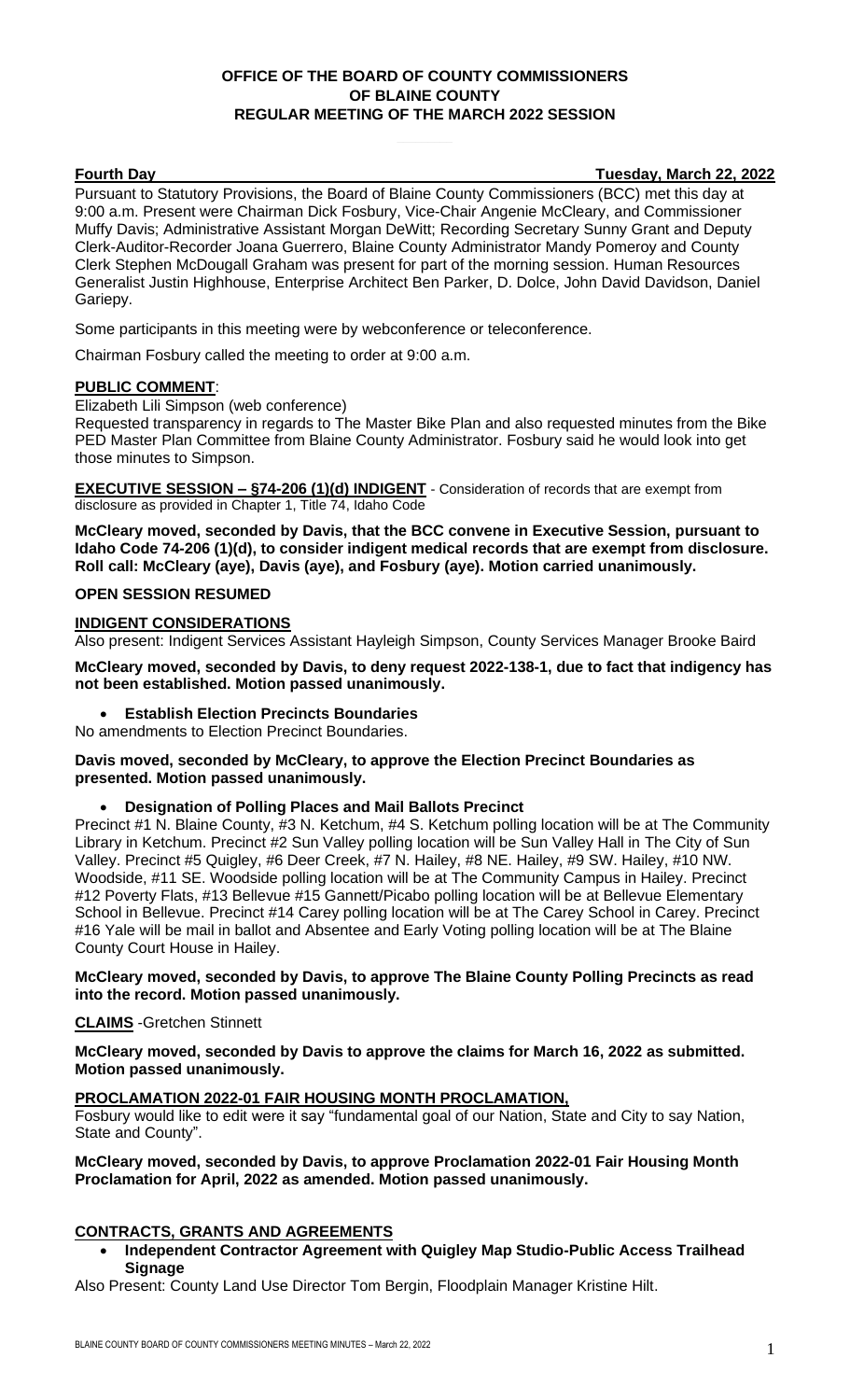Quigley Map Studio Owner Evelyn B. Phillips accepted the offer to collaborate with Kristine Hilt on designing the maps for the Public Access Trailhead Signage. Hilt and Phillips are working on elven signs and would like for the contract to end on September 31, 2022. Signage will have a QR code that will provide public with a master map, fishing guides, road ways, public access areas and private restricted areas. The BCC asked Hilt to present final signage demo before ordering.

**Davis moved, seconded by McCleary, to approve the contract between Evelyn Philips Quigley Map Studio with Blaine County for professional services related to public access and signage in the amount of \$3,300 and not to exceed \$75 per hour and to be completed by September 31, 2022. Motion passed unanimously.**

• **Request to Apply - FY22 WaterSMART Cooperative Watershed Management Program Phase 1 Grant**

Also present: Wood River Land Trust Restoration Specialist Ryan Santo, Wood River Land Trust Deputy Director Amy Trujilo, Wood River Land Trust Restoration Specialist Cory McCaffy This is a federal planning grant with 100% funding up to \$200,000 and would be awarded in January, 2023 This grant would support river management and watershed planning. Wood River Land Trust is eager collaborate and work with Blaine County on this application. The application is not complete but the documents presented to The BCC has finalized goals withan illustrative budget. Hilt wants work with BSU's Hazard and Climate Resilience Institute to create a community outreach program to raise public awareness and engagement regarding flood mitigation, watershed, and flood issues. Hilt wants to create a Watershed Action Plan for restoration projects on The Big Wood River. She plans to apply for another grant in the future for construction projects on The Big Wood River. Blaine County would be the primary grant recipient; WRLT would be subrecipient and BSU would be a contractor. The BCC did not have time to review the documents thoroughly. County Clerk Stephen McDougall Graham is going to work with Hilt to revise and finetune the application to meet federal standards. Clerk McDougall Graham mentioned that the application is requesting for the maximum amount of \$200,000 and advised commissioners to state it may not exceed \$200.000. The BCC all support the application and are in agreement for Fosbury to sign on their behalf.

#### **McCleary moved, seconded by Davis, to approve the request to apply for The Bureau of Reclamation WaterSMART Cooperative Watershed Management Program Phase 1 Grant proposal in the amount not exceed \$200,000 and to authorize the chairman to sign any necessary documents to submit the grant. Motion passed unanimously.**

## • **CompuNet, Inc. Firewall Replacement**

Also present: Blaine County Network Engineer Jon Eaton

Eaton provided firewall contract last month for review. Nothing was amended. The contract is for professional services to install and finetune a new firewall and equipment for Blaine County. This firewall is used to project Blaine County's online servers.

#### **Davis moved, seconded by McCleary, to approve the contract with CompuNet, Inc in the amount of \$27,000 through September 30, 2022. Motion passed unanimously.**

#### • **FY 2022 Blaine County CWMA Cost Share Agreement Award**

Also present: Department Head John Cenarrusa, Administrative Services Support Specialist Kay Draper

The Noxious Weeds Department applies for the Cooperative Weed Management Area (CWMA) Cost Share Agreement Award every year although they were not able to apply the last two years due COVID-19 complications. There are two mistypes that need correction. The first correction is the projected start date will be April 16, 2022, and second correction is the cost match is \$7,491.75. The department requested a lesser amount from previous years due to fewer cost of material and supplies, and fewer projects are planned for 2022.

#### **McCleary moved, seconded by Davis, to approve request to accept grant funding for FY22 Blaine County Cooperative Weed Management Area Cost Share Agreement in the amount of \$7,491.75 and to provide the required match \$7,491.75 to be paid from The Blaine County Weeds Fund. Motion passed unanimously.**

## **COUNTY DEPARTMENT REPORTS**

**Assessor's Report - Jim Williams** 

## • **State of Idaho Ratio Study**

Williams reported in his last report that they did not pass one of the ratio studies with the State of Idaho by one tenth of a percent. They did a rerun and got a passing score, therefore Blaine County is in compliance and they are valuing properly.

# • **Five Year Appraisal Cycle**

There are five hundred out of twenty thousand parcels left to be physically inspected and Williams believes that they should be completed by the end of next month. The department is working on finalizing values and assessment notices.

#### • **DMV**

The department is using a new system that allows public to check themselves in when they arrive. The system allows for individuals who don't have an appointment to check in and still be assisted inbetween scheduled appointments. This will also help determine if the department should allow more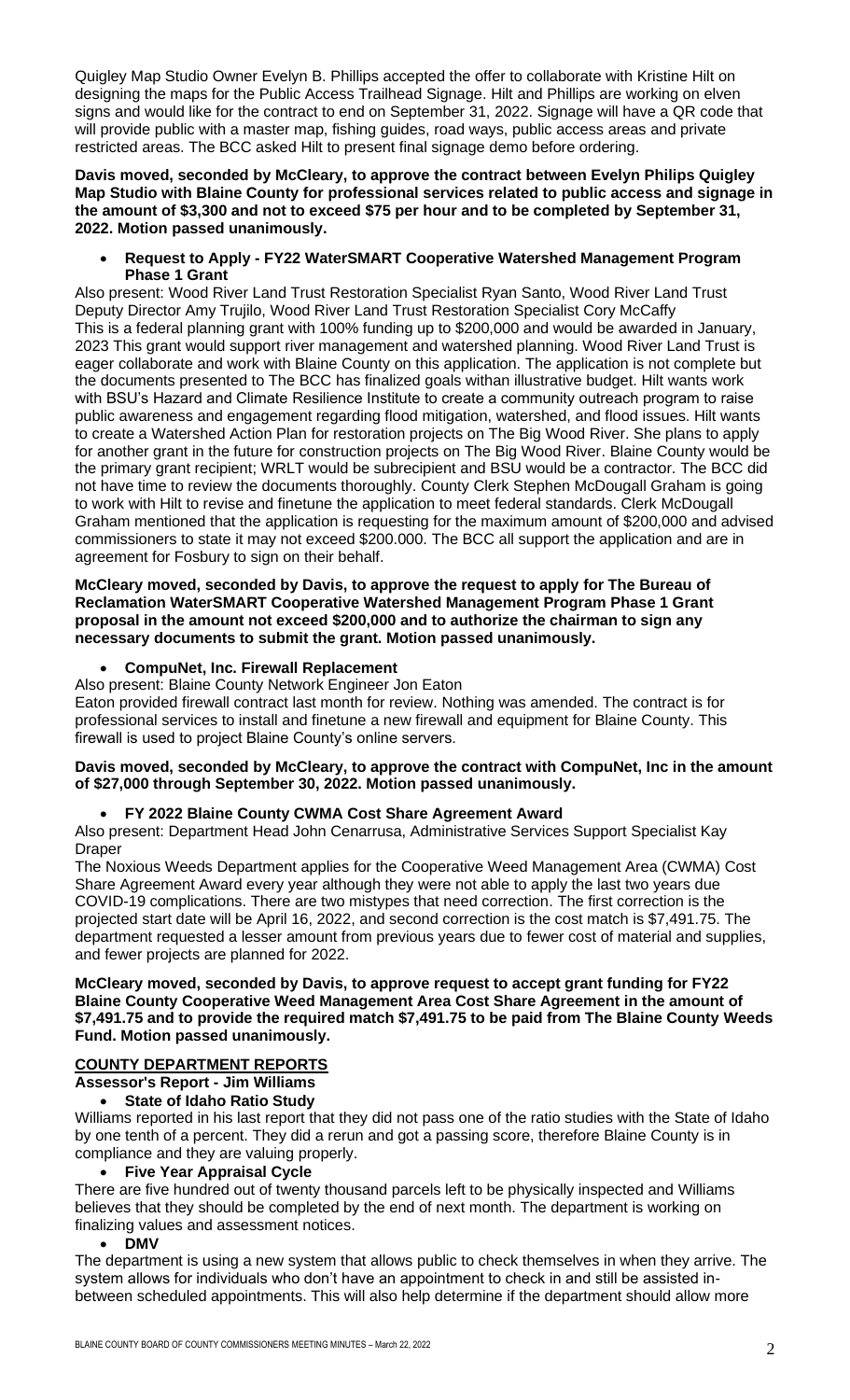walk-ins or stick to appointments only.

## • **Legislators**

The bill that is being reviewed by the Idaho State Legislators will not affect Blaine County Assessor's Office as they are already appraising storage facilities as stated in the bill.

## **County Administrator - Mandy Pomeroy**

## • **Ambulance District Work Shop**

The workshop is scheduled for this Thursday. Unfortunately, Medical Director Dr. O'Connor will not be attending. The BCC will meet with local Fire Chiefs and stake holders, and could convene in the future when Dr. O'Connor is available.

The Carey Rural Fire Department is requesting to allocate one of The Ketchum Fire Department's ambulance units. Pomeroy requested an inventory catalog to present to the board.

## • **ARPA funds**

Pomeroy and County Clerk Stephen McDougall Graham are working on finalizing contracts and reviewing new applications.

# • **Agenda**

Pomeroy will send a reminder to all Blaine County employees to remind them of the agenda deadline being the Wednesday before the next BCC meeting and the deadline for documents to be reviewed by the BCC on Thursday at 10:00 am.

## • **Agnew Beck**

Pomeroy will meet with Agnew Beck to discuss Blaine County's interest in partnering with them on the housing crisis. Fosbury may attend the meeting. The BCC still agrees Agnew Beck should work directly with BCHA and The City of Ketchum.

## • **Imagine Idaho Contract**

Fosbury would like to work with Pomeroy and the County Clerk to possibly engage Non-Profit Imagine Idaho for a contract. The scope of work would include surveying broadband service gaps in Bellevue and South Valley, to determine any weaknesses. The survey would give an accurate map of service strengths and would help with applications for broadband grant funds in the future. Fosbury is meeting with a COX representative to discuss in more detail.

# **BLAINE COUNTY FAIR BOARD APPOINTMENT**

Danny Simpson has been serving on the board and was elected to this position previously and has agreed to serve a three-year term to start on January, 2022 and end January 20, 2025.

#### **Davis moved, seconded by McCleary, to appoint Danny Simpson to The Baine County Fair Board for a three-year term commencing January, 2022 and ending January 20, 2025. Motion passed unanimously.**

# **COVID UPDATE, ACTION ITEMS**

## • **Blaine County COVID-19 Risk Level Plan**

Blaine County is currently at the "Moderate Level" and still decreasing. The number of reported cases has dropped and South-Central Public Health District is advancing on their backlog cases.

## • **Covid-19 Mayor's Meeting**

The mayor's meeting is now convening on a monthly basis due to decrease of cases within Blaine County.

## • **Updates**

The BCC is curious if the number of COVID case will rise after spring break and if the new variant will affect Blaine County.

# **BOARD of COUNTY COMMISSIONER'S REPORTS**

## **Sun Valley Air Service**

LOT revenue is increasing and booking and reservations are in good standing. The airport will be closing on April 18<sup>th</sup> for a month to undergo renovations.

## **Sun Valley Economic Development**

SVED discussed how they can aid the housing crisis in Blaine County. They are pleased with the number of weddings and corporate events that are being scheduled for this upcoming summer. Sun Valley Market Alliance is transitioning to Sun Valley Tourism Alliance and they are also changing their mission. They will be focusing on how to support tourists who are here so they can stay longer and return in the future. Their main focus won't be attracting new tourists. Fosbury was invited by Harry Griffith to give a presentation to The Idaho Economic Development Association on April 19, 2022 at Sun Valley Resort to report on how Blaine County is recovering from the pandemic.

## **Fly Sun Valley Alliance**

The alliance is discussing if they want to continue with LOT of 1% or lower the percentage. They have not made any decisions and still deliberating.

## **South Central Public Health District Board Meeting**

McCleary met with SCPHD board last week and approved a new handbook and reviewed this year's audit and budget for next year. McCleary is concerned with the employee salaries being low and not being able to fill certain positions or retain employees. The SCPHD is losing Environmental Health Specialist Matt Wildhagen and have not been successful due to low wages. McCleary suggested raising employee wages and also received a suggestion that Blaine County could supplement the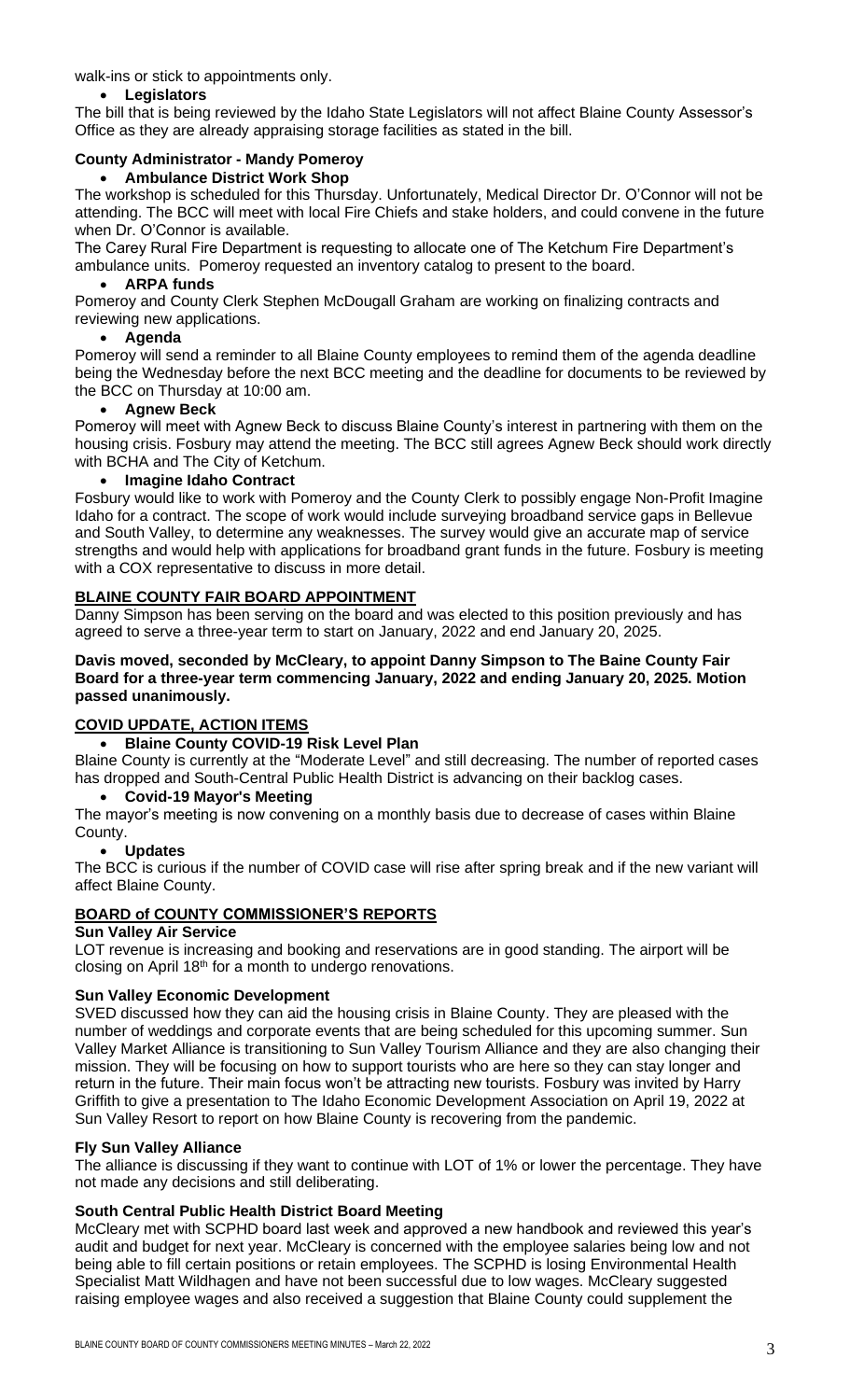Environmental Health Specialist's salary, Fosbury was questioning if this could be covered under ARPA funds to keep that department operational.

## **Blaine County Community Bike Pedestrian Subcommittee**

City of Hailey contacted McCleary asking if there were any updates on the Bike Pedestrian Plan. The City of Hailey can apply for a Bike Pedestrian Grant if they have an updated Regional Bike Pedestrian Plan. McCleary invited staff from the City of Hailey, Sun Valley, Ketchum and Mountain Rides and The Blaine County Recreation District to attended a meeting to discuss the Regional Bike Pedestrian Plan. They had a productive meeting and each entity agreed that they can contribute funds for this cause. McCleary asked Harmony Design and Engineering for a proposal to present to the BCC.

## **Blaine County Housing Authority Meeting**

#### • **Lift Tower Lodge**

Fosbury met with Sarah Michael and new board members of the Blaine County Housing Authority, their main focus right now is to hire a new Executive Director. City of Ketchum is considering investing ARPA funds in a new sewer line; they found breaks and roots clogging the line. John Lloyd is examining electrical wiring in the existing building to ensure it is up to code.

#### • **Hailey Housing**

Fosbury contracted John Lloyd to evaluate a vacant home and assess the needs to make it habitable. Property owner Judd McMann is willing to install Tiny Homes on Wheels on his property if the City of Hailey allows it. Fosbury is working with The City of Hailey's Administrator Lisa Horowitz to enable the THOW's and finding more housing.

#### **Correspondence**

#### • **Stanley**

City of Stanley contacted McCleary regarding the legislators not passing the resolution on the 50<sup>th</sup> Anniversary of The Establishment of The Sawtooth Nation Recreational Area. The City of Stanley is going to pass their own resolution and asked if Blaine County would also pass a similar resolution to support the SNRA. McCleary believes it's a good idea, and is going to connect with LUBS Deputy Director Kathy Grotto and Sawtooth Society Executive Director Katherine Grohusky for guidance on creating the resolution.

## • **HWY 75**

Fosbury is working with Land Use and Building Services to respond to land owner on the southern end of the heavy industrial zone in South Bellevue, who wants to gain access to highway 75. Blaine County Land Use and Building Services and the Blaine County Engineer is working with ITD to determine if a road could be constructed.

#### • **BCHA**

Fosbury was contacted by the Meadows's Trailer Park owner who reported that they have unit space available for some of the McConville families to relocate.

# • **City of Bellevue**

The City of Bellevue is working an annexation and zoning agreement to develop. The applicants are focusing on affordable workforce housing.

#### • **HR Meeting**

The BCC received an invitation for The Leadership Development meeting on May 19 from The Blaine County's Human Resource's Department.

#### **Other**

Davis is going to meet with Patty Tobin and Luis Alberto Lecanda to discuss The Safe Community Resolutions and Ordinances. Davis mentioned that they would like for The BCC to pass an ordinance's not a resolution. After Davis meets with Lecanda and Tobin she will fill in the BCC on the reasoning behind their suggestion. The BCC will then discuss with Blaine County Sheriff Steve Harkins and Blaine County Prosecuting Attorney Matt Fredback on the suggestions brought before them.

## **CONSENT CALENDAR**

- Resolution 2022-06 Sheriff Budget Adjustment
- Resolution 2022-07 Public Defender Budget Adjustment
- New Retail Alcohol Beverage License for Kith & Kin LLC dba The Covey
- Junior College Certificate of Residency form
	- College of Southern Idaho, Summer 2022: Shery L Quinones.

## **McCleary moved, seconded by Davis, to approve the Consent Calendar for March 22, 2022. Motion passed unanimously.**

## **BREAK**

## **LAND USE and BUILDING SERVICES HEARINGS, ACTION ITEMS**

• **Loving Creek (18433 US Hwy 20) - Stream Alteration Permit. Public hearing and consideration of an application for a five (5) year stream alteration permit by WLCR LLC/Fery LC Ranch LLC c/o Loving Creek Ranch (Keith Jones) to remove muds and silts using a floating silt pump dredge on Loving Creek. Existing permit authorizations for a similar scope of work expire at the end of 2022.**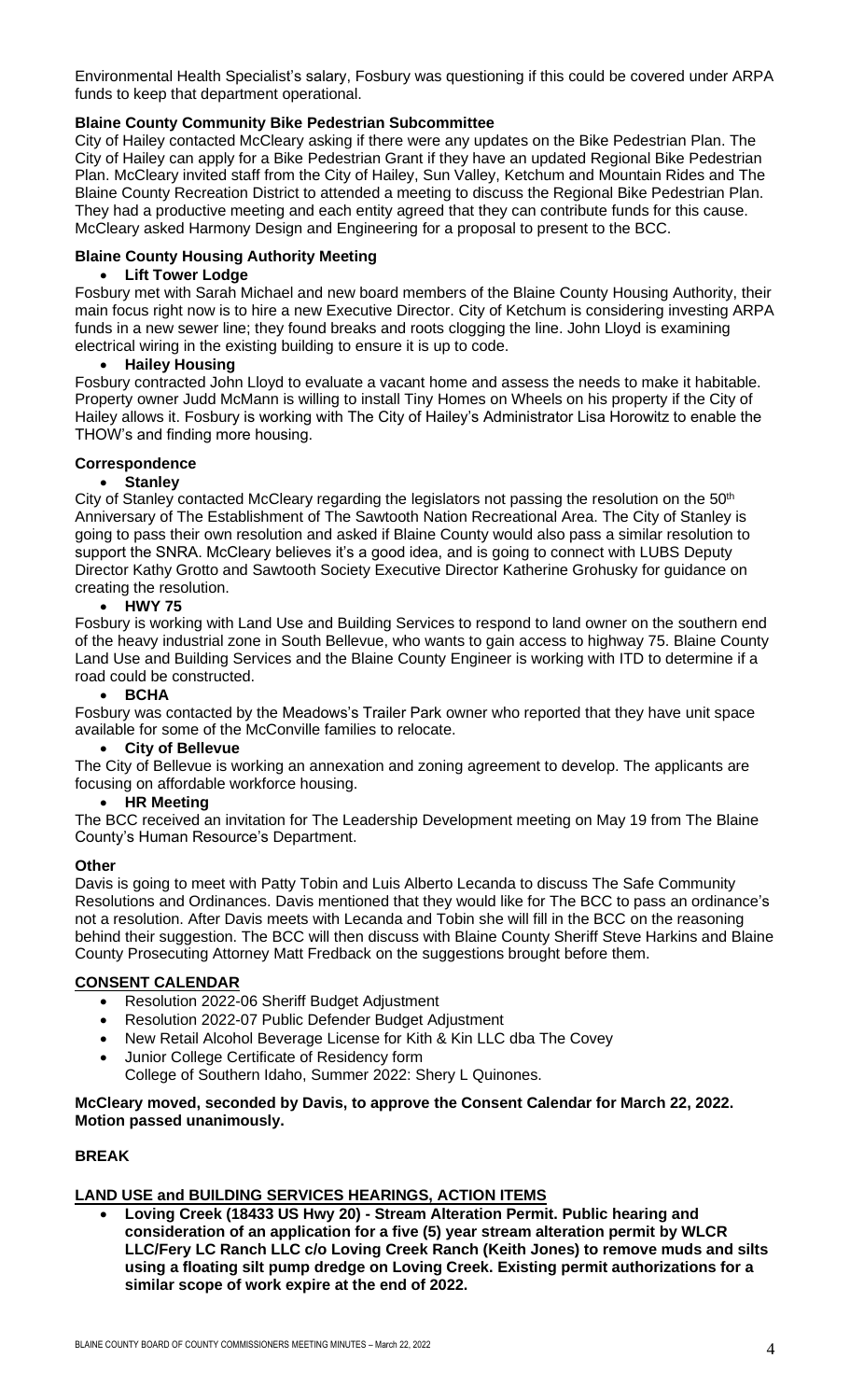Also Present: Floodplain Manager Kristine Hilt, Blaine County Land Use Director Tom Bergin, Keith and Wendy Jones, Idaho Fish and Game Environmental Staff Biologist Bradley Dawson, Idaho Mountain Express Mike Shultz.

#### **Disclosures**: No Disclosures

Blaine County Land Use Director Tom Bergin said they provided five public notices and read off each notice.

## **McCleary moved, seconded by Davis, that notice for this hearing is adequate. Motion passed unanimously.**

Floodplain Manager Kristine Hilt alerted the BCC that this is a routine Stream Alteration Permit request that has been requested for over twenty years. The applicant Keith Jones asked if the stream alteration permit could be for five years? Hilt does want to add additional monitoring if the application is approved for five years. Idaho Fish and Game also proposed new conditions on monitoring the silt in the stream. Jones does not have any objections regarding the modification on the agreement. He will meet with Fish and Game to discuss any concerns and time lines. Jones will work on the floating dredge and use pumps and a siltation fence between the field and creek to minimize siltation. He will use any water with debris like compost on the farming land. Jones will contact all stakeholders when he will be doing any work on the stream as a term of conditions.

#### **PUBLIC COMMENT**

IF&G Environmental Staff Biologist Bradley Dawson said the proposal sounded good and is in agreement with Jones's plan.

The Nature Conservancy of Idaho and The Silver Creek Alliance both sent letters in support of this project.

**McCleary moved, seconded by Davis, to approve The Stream Alteration Permit with the nine conditions listed in the staff report, WLCR LLC/Fery LC Ranch LLC c/o Loving Creek Ranch with the nine conditions to dredge accumulated sediment and silt within The Loving Creek, finding that the proposal complies with applicable criteria set furth under Title 9 Zoning Regulations Chapter 17 Floodplain Overlay District and Riparian Set Back District, for a five-year term. Motion passed unanimously.**

• **Loving Creek (18450 US Hwy 20) - Stream Alteration Permit. Public hearing and consideration of a stream alteration permit application by Stephen Barnard c/o Jeanne McFall of RIVHAB, for stream restoration activities within Loving Creek. Activities include reducing channel width and sediment sources, capturing and retaining fine sediments, increasing channel complexity and improving the riparian vegetation.** 

Also Present: Floodplain Manager Kristine Hilt, County Land Use Director Tom Bergin, Idaho Fish and Game Environmental Staff Biologist Bradley Dawson, Idaho Mountain Express Mike Shultz, Stephen Barnard, RIVHAB Design Service's Licensed Engineer Jeanne McFall.

## **Disclosures**: No Disclosures

Blaine County Land Use Director Tom Bergin said they provided five public notices and read off each notice.

#### **McCleary moved, seconded by Davis, that notice for this hearing is adequate. Motion passed unanimously.**

Floodplain Manager Kristine Hilt, has received several proposals from different entities of similar restoration projects on streams and rivers. Hilt is extremely happy to have received this application and is pleased that others are wanting to restore waterways as well.

Land owner Stephen Barnard hired RIVHAB Design Service's Licensed Engineer Jeanne McFall to create a proposal the object of which is to restore Loving Creek to its original 1946 condition. Fish and Game did establish conditions for this project. There is a restricted start date and end date they must abide by. The creek has been degrading and therefore harming the stream and surrounding environment. The plan is to restore the creeks natural width and remove sediment this will also increase the wetland channels. This renovation will reduce downstream problems. They will contain silt and any debris from the construction with silt curtains and filtration pumps. The project also includes reconstructing the wetlands and surrounding plant life and will get plant material locally and re-harvest any salvageable Willows. Reconstruction of the plant life and wetlands won't be until the followingyear. The BCC was very interested in this project and is excited to see the finished results.

## **PUBLIC COMMENT**

IF&G Environmental Staff Biologist Bradley Dawson is in agreement with proposal. The Nature Conservancy of Idaho and The Silver Creek Alliance both sent letters in support of this project.

**McCleary moved, seconded by Davis, to approve the application by Stephen Barnard for a Stream Alteration Permit within Loving Creek with the ten conditions listed in staff report finding that proposal complies with applicable criteria under Title 9 Zoning Regulations Chapter 17 Floodplain Overlay District and Riparian Set Back District. Motion passed unanimously.**